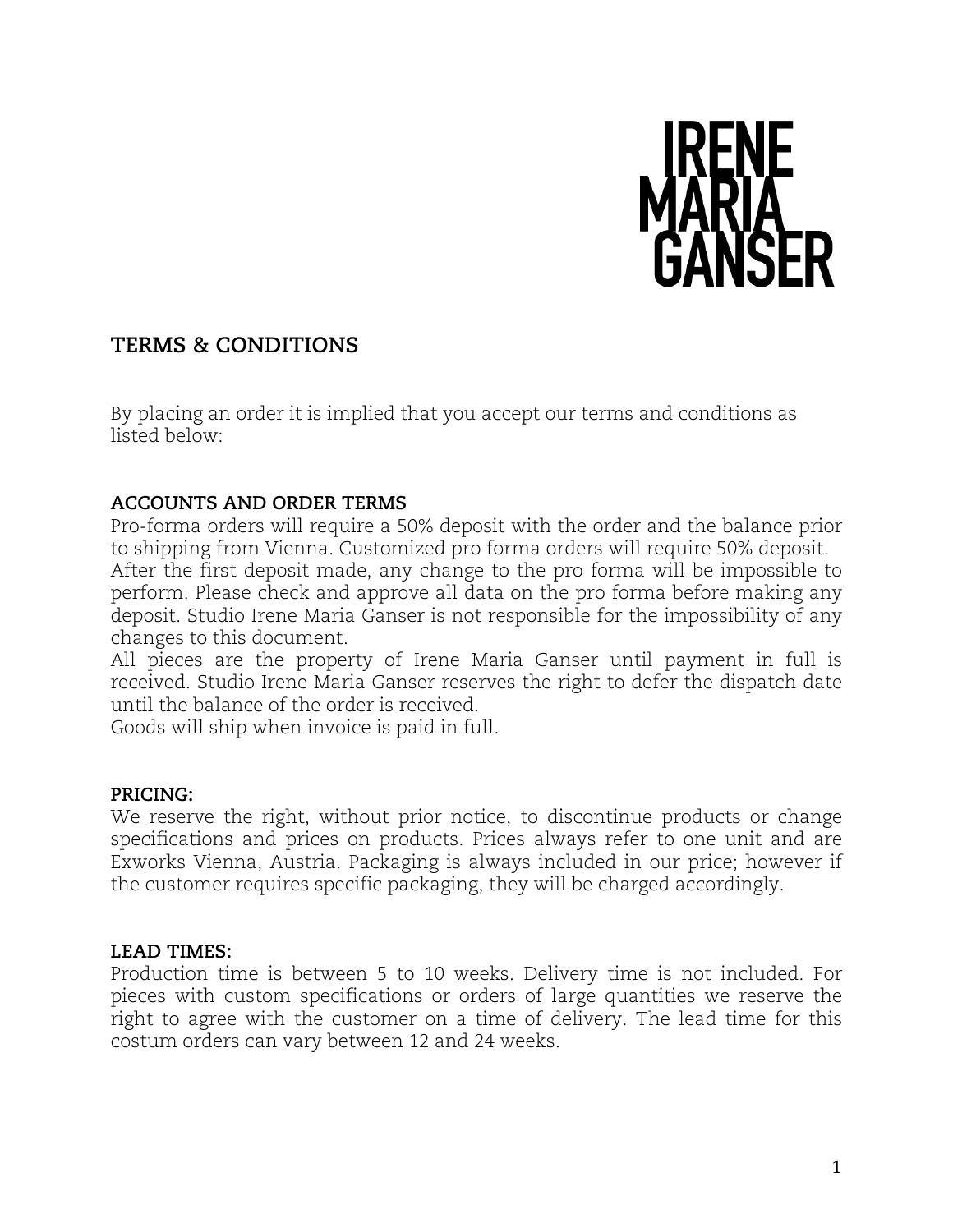#### **FREIGHT:**

Collect by the carrier of the customer's choice unless otherwise stated on the order. Transport quotations provided by Studio Irene Maria Ganser don't include unforseen expenses such as local customs clearance, even for door to door deliveries.

### **FREIGHT POLICY & DAMAGE CLAIMS:**

Title passes to the purchaser at the time the goods are picked up by the carrier in Vienna. All products are carefully packed and inspected prior to shipment. The refusal of damaged merchandise in no way relieves the purchaser's responsibility of payment the goods. We are not responsible for loss or damage in transit.

If a visible or concealed damage occurs in transit, please notify immediately the delivering carrier with a file notification of claim intention. Please note: Failure to report concealed damage within fifteen days of receipt will result in the denial of your claim. Any damage should also be communicated to Irene Maria Ganser during the first 48 hours after receiving the order; photographic evidence of the damages should be sent by email to office@irenemariaganser.com

### **RETURN AUTHORIZATION:**

Because oft he hand-made nature of our product, we are not able to offer returns.

Unauthorized returns will be refused at the customer's expense.

# **ORDER CANCELLATION:**

Merchandise is manufactured upon the receipt of the order and deposit. Cancellations will not be accepted after 5 working days from the order issue date.

### **CONTRACT/HOSPITALITY ORDERS:**

Studio Irene Maria Ganser has the ability to customize existing products or new products to meet contract specifications. These orders will necessitate special pricing based on quantity and features. Please contact Studio Irene Maria Ganser for contract quotes.

# **INTERNET POLICY:**

Dealer internet websites may neither advertise, nor in any way, display the Irene Maria Ganser name, logo, product images or any other proprietary company